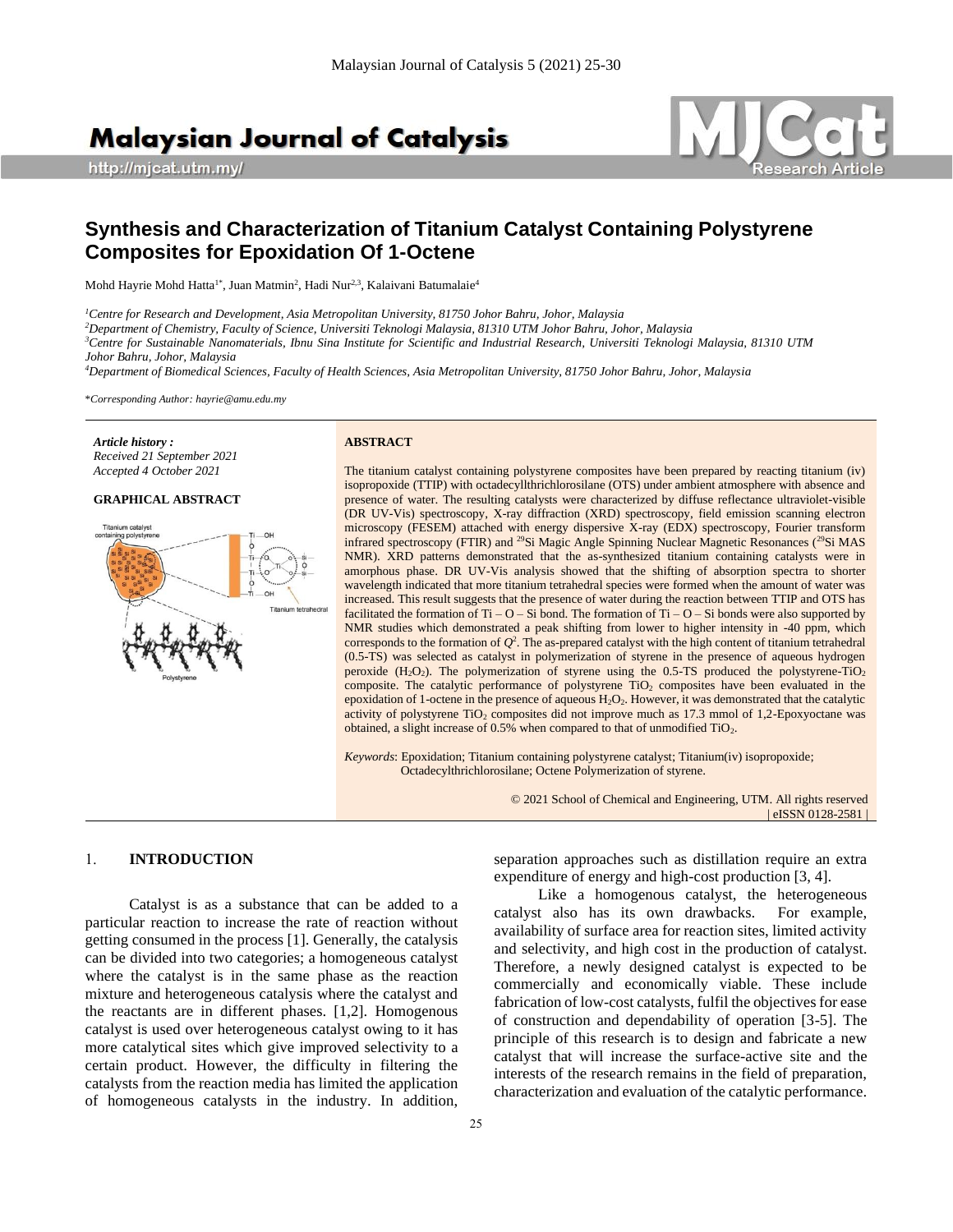For over the last decades, titanium silicate (TS-1) has been widely used as a catalyst in epoxidation with hydrogen peroxide owing to its high activity and selectivity [6]. The synthesis of organic compounds to produce industrial materials based on epoxidation reaction which used TS-1 as a catalyst has shown an excellent result. Epoxides can be considered as useful intermediates that are widely applied in organic synthesis. Thus, the epoxidation of hydrocarbon compounds such as alkenes is important in research and development as well as in industrial applications [6,7]. Despite the excellent properties of TS-1 as a catalyst in the chemical industry, the large pore size has limited their application in the fabrication of large organic compounds. Therefore, TS-1 is only highly selective for catalysis of the small molecules [7-9].

Previous research that has been carried out showed that titania-silica mixture has successfully polymerized the styrene to form titanium catalyst containing polymer composites [10]. The titania composite was demonstrated to comprise high content of tetrahedral titanium which improve its catalytic activity. In addition, the presence of polymer in the catalyst can be utilised as fillers to enhance the strength, processability, and thermal stability [11, 12]. The concept is based on the idea that titanium catalysts containing polymer composites formed in the solid phase will be utilised as catalyst in the epoxidation of alkene. With these properties, polystyrene would be able to activate the active site by creating the active site with more electrophilic properties. Thus, it would be easier for the composites to be attacked by nucleophile such as alkenes [13]. Therefore, this study proposed to synthesize the titanium catalyst containing polystyrene with using titanium (IV) isopropoxide and octadecylthriclorosilane (OTS) as source of titania and silica. The prepared  $TiO<sub>2</sub>-SiO<sub>2</sub>$  catalysts would then introduce with polystyrene to produce the titanium catalyst containing polystyrene for the application in epoxidation of 1-octene with the presence of hydrogen peroxide.

# **2. EXPERIMENTS**

# 2.1 Preparation of titania-silica catalyst

The titania-silica catalysts were prepared by addition of 1.267 ml of titanium(iv) isopropoxide, TTIP (97%, Sigma-Aldrich) and 3.967 ml of octadecyltrichlorosilane, (>90%, Sigma-Aldrich) under ambient atmosphere with absence and presence of water  $(H<sub>2</sub>O)$ . The amount of water added into the reaction was varied to 0.25 ml, 0.50 ml, 1.00 ml, 2.5 ml and 5.0 ml. The toluene (95%, Merck) was used as a solvent in the synthesis step. The experiment was performed in a fume hood to avoid evaporation of compounds and was placed in an ultrasonic bath for 2 hours to complete the hydrolysis process. The mixture was then washed with methanol, CH3OH, (99.8%, HmBG Chemical) up to three times to remove chloride ions. The prepared titania-silica samples were denoted as following; TS, 0.25- TS, 0.5-TS, 1.0-TS, 2.5-TS and 5.0-TS, respectively.

2.2 Preparation of titanium catalyst containing polystyrene composite

For the preparation of titanium catalysts containing polystyrene composite. A 100 mg of TS catalyst was added to 10.42 g of styrene in a 100 ml round bottom flask. An amount of 0.68 ml (10 mmol) of hydrogen peroxide,  $H_2O_2$ , (99%, Sigma-Aldrich) was added to the reaction. The mixture was then stirred at the temperature of 80 °C for eight (8) hours to undergo a reflux process. The mouth of condenser was covered with aluminium foil to prevent the mixture from evaporating. The experimental was repeated using 0.25-TS, 0.5-TS, 1.0-TS, 2.5-TS and 5.0-TS catalysts, respectively. The final composites (titanium catalyst containing polystyrene) were denoted as TS-PS, 0.25-TS-PS, 0.5-TS-PS, 1.0-TS-PS, 2.5-TS-PS and 5.0-TS-PS, respectively.

#### 2.3 Characterization

The structural studies of prepared titania-silicate catalysts were characterized by X-ray diffraction (XRD) spectrometer using Bruker D8 Advance with CuK<sup>a</sup> irradiation and wavelength of 1.5406Å. Optical studies were performed using Perkin Elmer Lambda 900 diffuse reflectance ultraviolet-visible (DR UV-Vis) spectrophotometer with wavelength recorded from 200 – 800 nm to study the phase of titania. In addition, the  $^{29}Si$ magic angle spinning nuclear magnetic resonance, (<sup>29</sup>Si MAS NMR) was used to study the Ti-O-Si linkages using Bruker Avance 400 MHz solid-state NMR. Investigation on the formation of Ti and Si bonds were also carried out using the Perkin Elmer Fourier transform infrared (FTIR) spectrometer. The KBr pellets technique was used in this analysis. The morphological properties of prepared catalysts were studied by field emission scanning electron microscope, FESEM (JSM-6330F).

# 2.4 Catalytic Activity

In this study, the catalytic performance of  $TiO<sub>2</sub>$ , 5.0-TS and 5.0-TS-PS were evaluated in the epoxidation of 1-octene (99%, Sigma-Aldrich). The catalytic testing was carried out by mixing the 100 mg of the catalyst with 4 ml of 1-octene and 1 ml of hydrogen peroxide. The catalytic reactions were conducted at the temperature of 80 °C for eight (8) hours. The final product was analysed using gas chromatography with a flame ionization detector, GC (Agilent Ultra-1). For comparison, the epoxidation of 1 octene was also carried out without the presence of any catalysts.

#### **3. RESULTS AND DISCUSSION**

Fig. 1 shows the XRD patterns of the prepared titania-silica catalysts. Two major peaks were observed which were in low angle  $(2 - 10^{\circ})$  and high angle  $(21 - 24^{\circ})$ .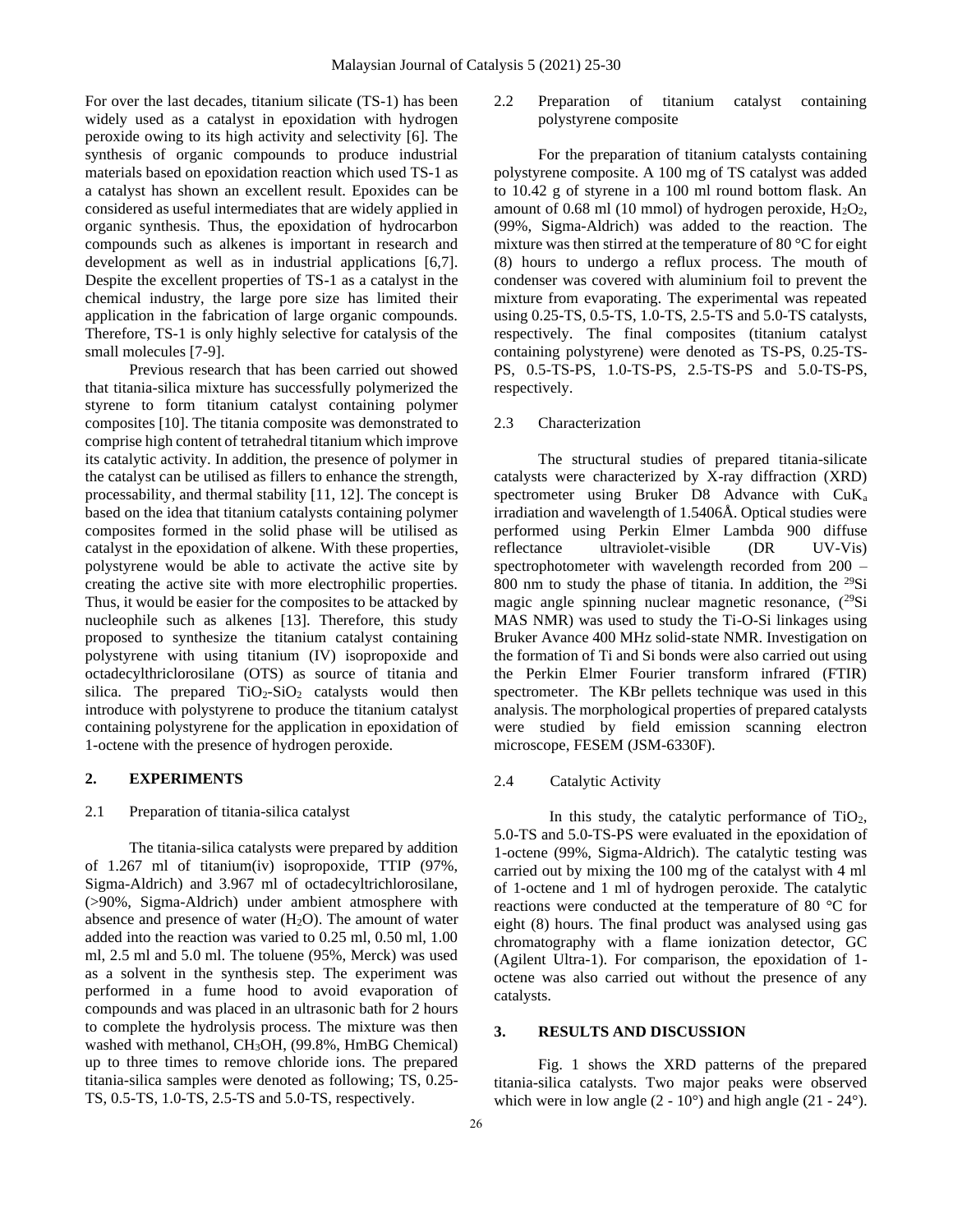At a lower angle, the appearance of three peaks with low intensity were corresponded to be (100), (111) and (220) planes. The appearance of the respective planes was corresponded to the formation of mesostructured materials or 2D-hexagonal mesophase [14]. The decreased intensity of the peaks associated with the planes as the amount of water increased might be due to the formation of individual titania and silica small particles that embedded in the mesostructured frameworks. Thus, affecting the mesostructured frameworks. The formation of titania and silica particles were due to the self-hydrolysis and condensation of individual TTIP and OTS [15, 17]. Meanwhile, the broad peak at *ca.* 2*q* of 22.1° was attributed to the presence of silica in the amorphous phase [15-17]. The absence of TiO<sub>2</sub> diffractograms possibly due to the low amount of titania presence in the samples. It was reported that titania-silica materials consist of two phases which are amorphous and mesostructured [16, 17]. Since all the diffractograms showed a similar pattern, it can be concluded that the addition of water did not affect the degree of crystallization of TS.



**Fig. 1.** XRD patterns of (a) TS, (b) 0.25-TS, (c) 0.5-TS, (d) 1.0-TS, (e) 2.5-TS and (f) 5.0-TS

The optical studies of the prepared catalysts were investigated using DR UV-Vis spectroscopy. The peak in the range of *ca.* 200 – 260 nm was attributed to a charge transfer of titanium tetrahedral while octahedral species showed an appearance peak at *ca*. 280 – 330 nm [17]. As shown in the Fig. 2, increasing the amount of water (Fig. 2(b)-(f)) caused the absorption spectra to shift to the shorter wavelength. The preparation of titania-silica catalysts with lesser amount of water (Fig. 2(b)-(c)), resulted in lower formation of titanium tetrahedral. Hence, the peak at *ca.* 280 – 330 nm, which corresponded to the titanium octahedral species was more prominent. These results suggest that the presence of water

play a key role in the formation of titanium tetrahedral. However, the preparation of titania-silica catalyst without any addition of water (Fig.  $2(a)$ ) showed a prominent absorption peak at *ca.* 200 – 260 nm, which corresponded to the formation of titanium tetrahedral species. Without any addition of water, the titanium octahedral species are supposed to dominate the sample instead of tetrahedral species. Although the reason is still unclear, the formation of tetrahedral species might be due to a long hydrolysis process of TTIP and OTS that it was possible for the reaction to absorb moisture from the environment. Thus, leading to the formation of titanium tetrahedral species. In addition, it has been reported in the literature [17] that preparation of titaniasilica catalyst without addition of water produces a  $TiO<sub>2</sub>$ cluster containing OH groups that makes the catalyst more hydrophilic.



**Fig. 2.** DR UV-Vis spectra of (a) TS, (b)  $0.25$ -TS, (c)  $0.5$ - $\overline{\phantom{a}}$ TS, (d) 1.0-TS, (e) 2.5-TS and (f) 5.0-TS

The morphological properties of the prepared TS and 5.0-TS catalysts were shown in Fig. 3 and Fig. 4. The FESEM images of both samples show that the catalysts were in irregular shape with the agglomeration of individual particles on the surface of catalyst. With addition of water (Fig. 4(b)), less agglomeration of particles was observed on the surface, suggesting the formation of more  $Ti - O - Si$ bonds in the catalyst. The Ti and Si mapping by EDX show that both samples were composed of  $TiO<sub>2</sub>$  cluster and  $SiO<sub>2</sub>$ small particles. The formation of TiO<sub>2</sub> clusters and  $SiO<sub>2</sub>$ particles were resulted from self-hydrolysis and condensation of individual TTIP and OTS [17]. Thus, these findings were in agreement with the decreased intensity of XRD peaks related to the mesostructured frameworks (**Fig.**  1). In addition, it can be observed that the  $SiO<sub>2</sub>$  particles were distributed homogeneously on the surface of both samples. As shown in Fig.  $4(b)$ , the intensity of  $TiO<sub>2</sub>$  cluster in sample 5.0-TS was slightly reduced when compared to that of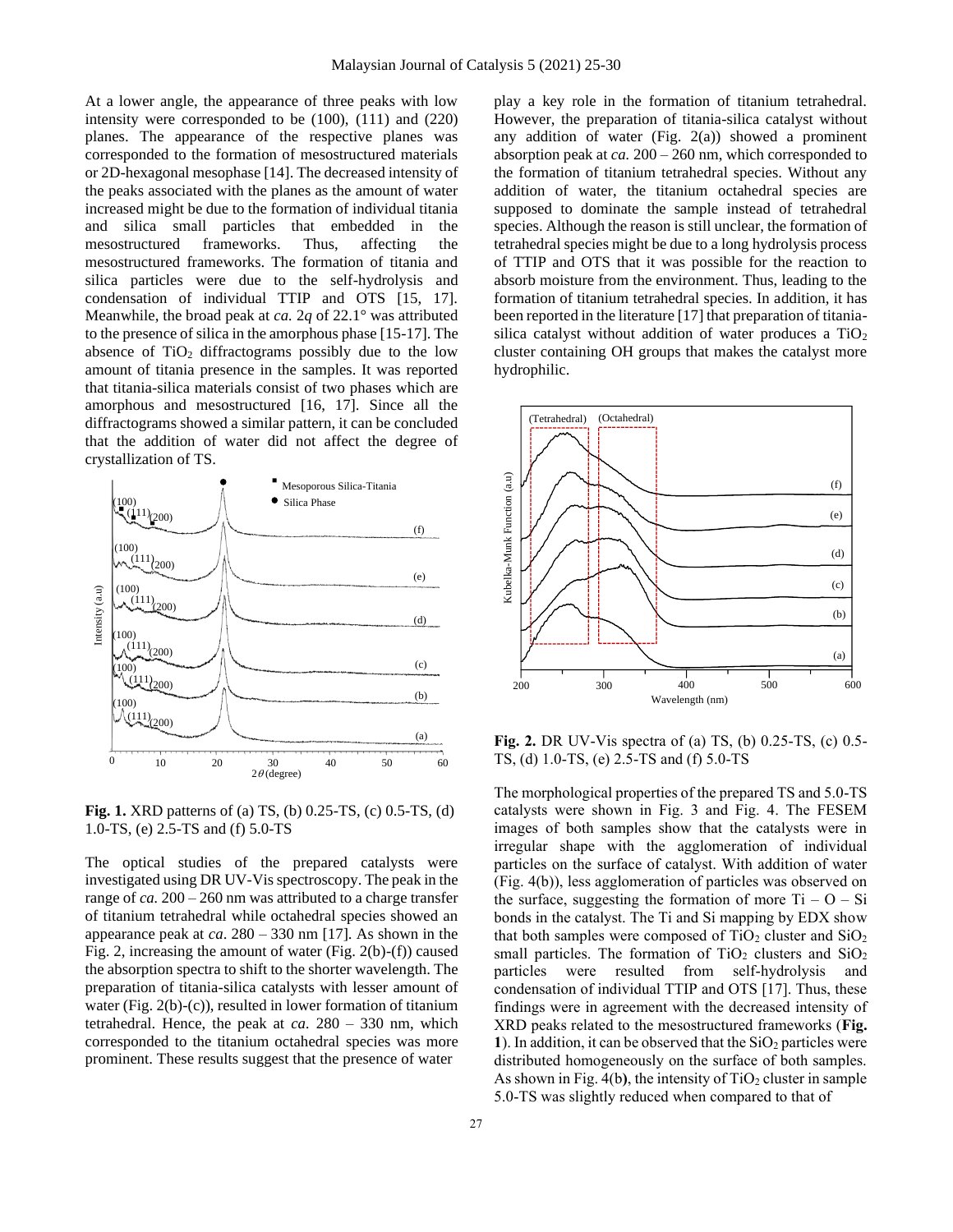sample TS. These results suggest that the addition of water facilitate the formation of Ti and Si bonds. The EDX analysis as shown in Fig. 5 demonstrated that the composition of Si was much higher that Ti, thus supporting the reason why the titania peaks were not detected in XRD diffractograms. It was also observed that the composition of chloride ions (Cl- ) in both catalysts were below 1%, suggesting the methanol can be an effective treatment in removing Cl ions.



**Fig. 3**. The (a) FESEM micrograph and EDX mapping of (b)Ti and (c) Si for sample TS



**Fig. 4**. The (a) FESEM micrograph and EDX mapping of (b)Ti and (c) Si for sample 5.0-TS.



**Fig. 5**. Elemental analysis of: (a) TS and (b) 5.0-TS.

Fig. 6 shows the spectra of <sup>29</sup>Si Magic Angle Spinning Solid Nuclear Magnetic Resonance (MAS Solid NMR). As shown in the figure, *T* denominates the presence of corresponding Si sites in spectra. *T* <sup>3</sup> peak was corresponded to the formation of  $C_{18}H_{37}Si(OSi)_{3}$  while  $T^2$ indicated to formation of  $C_{18}H_{37}Si(OTi)(OSi)_2$  [18]. It was demonstrated that increasing the amount of water led to an increase in the intensity of  $T^2$ , suggesting the increase in the formation of titanium tetrahedral in the catalyst.



**Fig.6.** <sup>29</sup>Si MAS NMR spectra for (a) 0.25-TS and (b) 5.0- TS.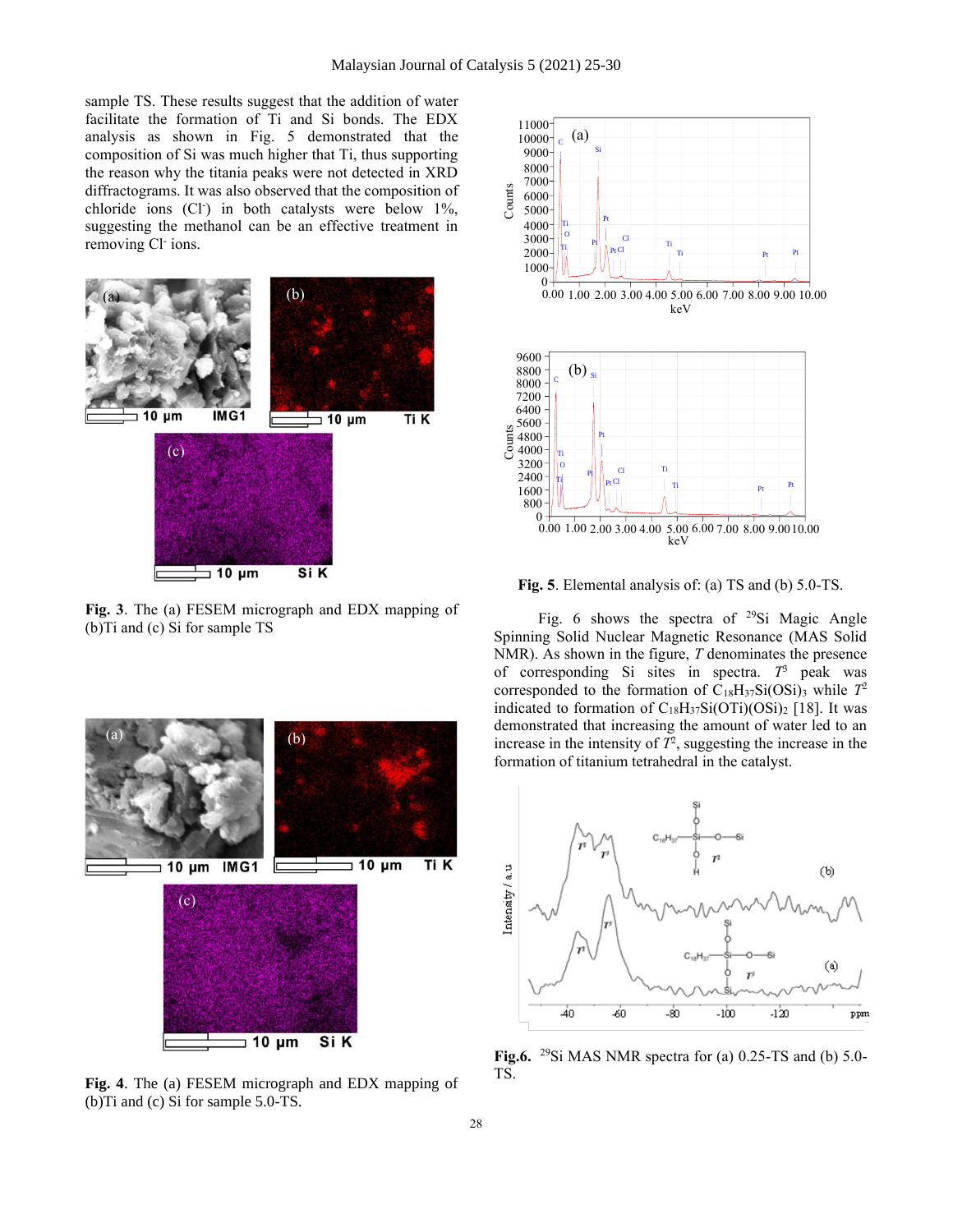FTIR studies were carried out in order to determine the chemical bonds and functional groups of the prepared TS catalysts. Based on Fig. 7, the broad peak in the region of  $3000 - 4000$  cm<sup>-1</sup> was corresponded to the bending and stretching mode of O-H of silanol group, respectively [19]. It was observed that increasing the amount of water led to a decrease in the peak intensity of OH. The decrease in the peak intensity was due to the conversion of O-H group to Ti  $-$  O – Si bond. The successful formation of Ti – O – Si can be observed from the peak that appeared at region of *ca*. 950 cm<sup>-1</sup> [20]. The presence of Ti –  $O - Si$  bond in TS catalyst was possible due to the absorption of water from the environment during the hydrolyzation process. Thus, explain the formation of  $Ti - O - Si$  in the catalyst.



The catalytic activity of the prepared catalysts was evaluated in the epoxidation of 1-Octene. For comparison, the epoxidation of 1-Octene with the presence of hydrogen peroxide without addition of catalyst was also conducted (Fig.8(a)). The product of 1-Octene epoxidation which was 1,2-Epoxyoctane was also analysed as a reference by gas chromatography. Based on the GC analysis, the retention times of the sample appeared after the sixth minute. The observed peak was corresponded to 1,2-Epoxyoctane as according to the retention time of reference. As shown in Fig. 8(a), there was no amount of 1,2-Epoxyoctane detected, suggesting the epoxidation of 1-Octene could not be performed without a catalyst. When  $TiO<sub>2</sub>$  was used as catalyst, about 17.2 mmol of 1,2-Epoxyoctane was obtained. However, the catalytic activity was dropped to 12.4 mmol when titania-silica (5-TS) was used a catalyst. A slight increase in catalytic activity was demonstrated by sample 5- PS-TS composite as 17.3 mmol of 1,2-Epoxyoctane was obtained. These findings suggest that the titanium containing polystyrene composite has slightly improved the catalytic performance of  $TiO<sub>2</sub>$ . Although the reason for the decrease in the catalytic activity of 5-TS is not entirely clear, it is suggested that the small particles of  $SiO<sub>2</sub>$  which were distributed homogeneously on the surface of the sample

have reduced the catalytic active sites for the material. The formation of small particles of  $SiO<sub>2</sub>$  as demonstrated by EDX mapping (Fig. 3 and 4) were resulted from the selfhydrolysis and condensation of individual OTS and TTIP during hydrolysis process. It can be suggested that the introduction of polystyrene in the titania-silica has slightly improved back the composite performance in catalytic testing. Therefore, more findings and analyses are required in order to fully conclude the effectiveness of polymer in improving the catalytic properties of  $TiO<sub>2</sub>$ .



**Fig. 8**. Catalytic activity of (a) without catalyst (b)  $TiO<sub>2</sub>$ , (c) 5.0-TS and (d) PS-TS

# **4. CONCLUSION**

Titanium catalyst containing polystyrene composites have been successfully prepared by polymerization of styrene using titania-silica catalyst. The catalysts were prepared first by mixing the titanium(iv) isopropoxide (TTIP) and octadecyltrichlorosilane (OTS) in toluene as solvent. The role of water in formation of Ti and Si bond was investigated by the different amounts of water added to the mixture of TTIP and OTS. The DR UV-Vis and NMR studies showed that the formation of  $Ti - O - Si$  bonds were facilitated by the addition of water. Hence, more tetrahedral titanium active sites were produced. The presence of titanium tetrahedral in the titania-silica catalyst and electrophilic properties of polystyrene were expected to improve the catalytic performance of the composite in epoxidation of 1- Octene. The catalytic testing demonstrated the prepared composite slightly improved the catalytic activity of unmodified  $TiO<sub>2</sub>$ . However, the formation of individual  $SiO<sub>2</sub>$ particles on the surface of catalyst during self-hydrolysis of OTS and TTIP may result to the decrease in its catalytic activity as it would reduce the catalytic active sites. For future studies, it is recommended to improve the technique in the preparation of titania-silica catalysts to obtain catalyst with high content of titanium tetrahedral species.